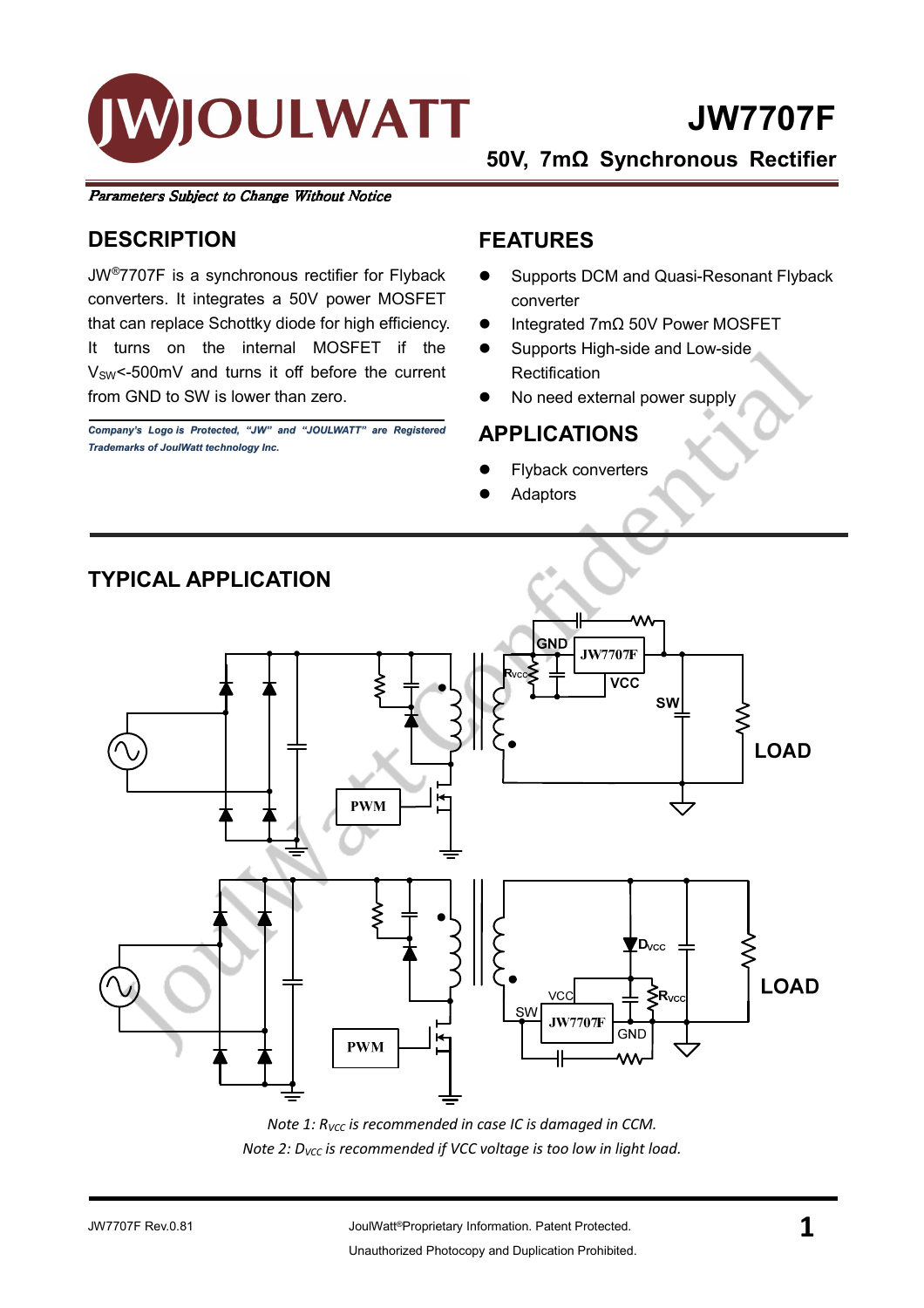# ORDER INFORMATION

| LEAD FREE FINISH | TAPE AND REEL     | PACKAGE          | TOP     | Note:                                                                            |  |  |  |
|------------------|-------------------|------------------|---------|----------------------------------------------------------------------------------|--|--|--|
|                  |                   |                  | MARKING | JWXXXXPPPP#TRPBF                                                                 |  |  |  |
| JW7707FSOPB#PBF  | JW7707FSOPB#TRPBF | SOP <sub>8</sub> | JW7707F | Pb Free<br>—Tape and Reel (If "TR" is not shown, it means Tube)<br>-Package Code |  |  |  |
|                  |                   |                  |         |                                                                                  |  |  |  |

# PIN CONFIGURATION



# **ABSOLUTE MAXIMUM RATING1)**

# RECOMMENDED OPERATING CONDITIONS

| SW Pin                   |                     |
|--------------------------|---------------------|
| VCC PIN                  |                     |
| Operation Junction Temp. | -40°C to 125°C $\,$ |

# THERMAL PERFORMANCE<sup>4)</sup>

SOP8 .....................................................................................................................................96 ...45ºC/W

#### Note:

- 1) Exceeding these ratings may damage the device.
- 2) TA=25 °C. The maximum allowable power dissipation is a function of the maximum junction temperature T<sub>J</sub>(MAX), the junction-to-ambient thermal resistance θJA, and the ambient temperature TA. The maximum allowable continuous power dissipation at any ambient temperature is calculated by  $P_D(MAX) = (T_J(MAX) - T_A)/ \theta_{JA}$ . Exceeding the maximum allowable power dissipation will cause excessive die temperature, and the regulator will go into thermal shutdown. Internal thermal shutdown circuitry protects the device from permanent damage.
- 3) Measured on JESD51-7, 4-layer PCB.

 $\theta_{IA}$ 

 $\theta_{bc}$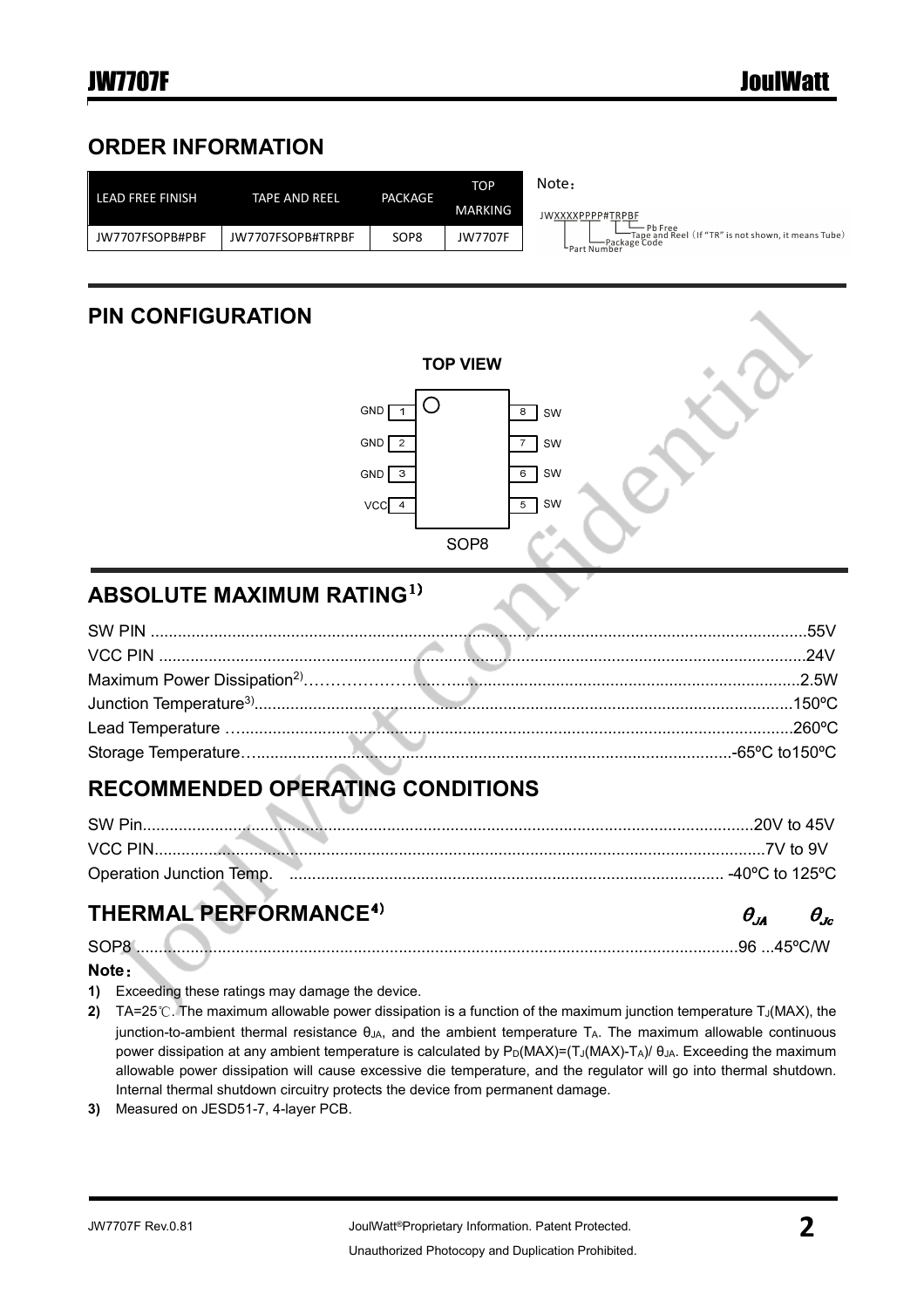# ELECTRICAL CHARACTERISTICS

| $TA = 25^{\circ}C$ , unless otherwise stated. |                          |                                     |      |        |      |              |
|-----------------------------------------------|--------------------------|-------------------------------------|------|--------|------|--------------|
| Item                                          | <b>Symbol</b>            | <b>Condition</b>                    | Min. | Typ.   | Max. | <b>Units</b> |
| <b>VCC Section</b>                            |                          |                                     |      |        |      |              |
| <b>VCC Operation Voltage</b>                  | $V_{\rm CC}$             | SW=40V, VCC=0.1uF                   | 7.4  | 7.75   | 8.1  | V            |
| VCC Start up Voltage                          | $V_{\text{CC\_STAR UP}}$ |                                     | 3.6  | 3.8    | 4    | $\vee$       |
| <b>VCC UVLO</b>                               | $V_{\text{CC_UVLO}}$     |                                     | 3.5  | 3.65   | 3.8  | $\vee$       |
| Quiescent Current                             | $I_{\mathsf{Q}}$         | $V_{CC} = 6.5V$ , $C_{VCC} = 0.1uF$ | 70   | 85     | 100  | <b>uA</b>    |
| <b>Internal MOS Section</b>                   |                          |                                     |      |        |      |              |
| Internal MOS R <sub>dson</sub>                | $R_{\text{dson}}$        | VCC=8V, Isw=6A                      |      |        | 10   | $m\Omega$    |
| <b>Maximum Peak Current</b>                   | <b>I</b> peak            | TJ=25℃                              |      | 80     |      | A            |
| <b>Drain Current-continuous</b>               | ID                       | $T_J = 25^{\circ}$                  |      | 50     |      | A            |
| Internal MOS turn on delay                    | <b>T</b> <sub>DON</sub>  |                                     |      | 24     |      | nS           |
| Internal MOS turn off delay                   | <b>T</b> DOFF            |                                     |      | 10     |      | nS           |
| Internal MOS turn on minimum time             | TON_MIN                  |                                     |      | 1      |      | <b>uS</b>    |
| Internal MOS turn off minimum time            | TOFF_MIN                 |                                     | 2.5  | 3.5    |      | <b>uS</b>    |
| <b>SW Section</b>                             |                          |                                     |      |        |      |              |
| Internal MOS turn on Threshold                | V <sub>MOS_ON</sub>      |                                     |      | $-0.5$ |      | $\vee$       |
| SW to GND Breakdown Voltage                   | $V_{(BR)DSS}$            | VCC=9V, I <sub>sw</sub> =250uA      | 50   |        |      | $\vee$       |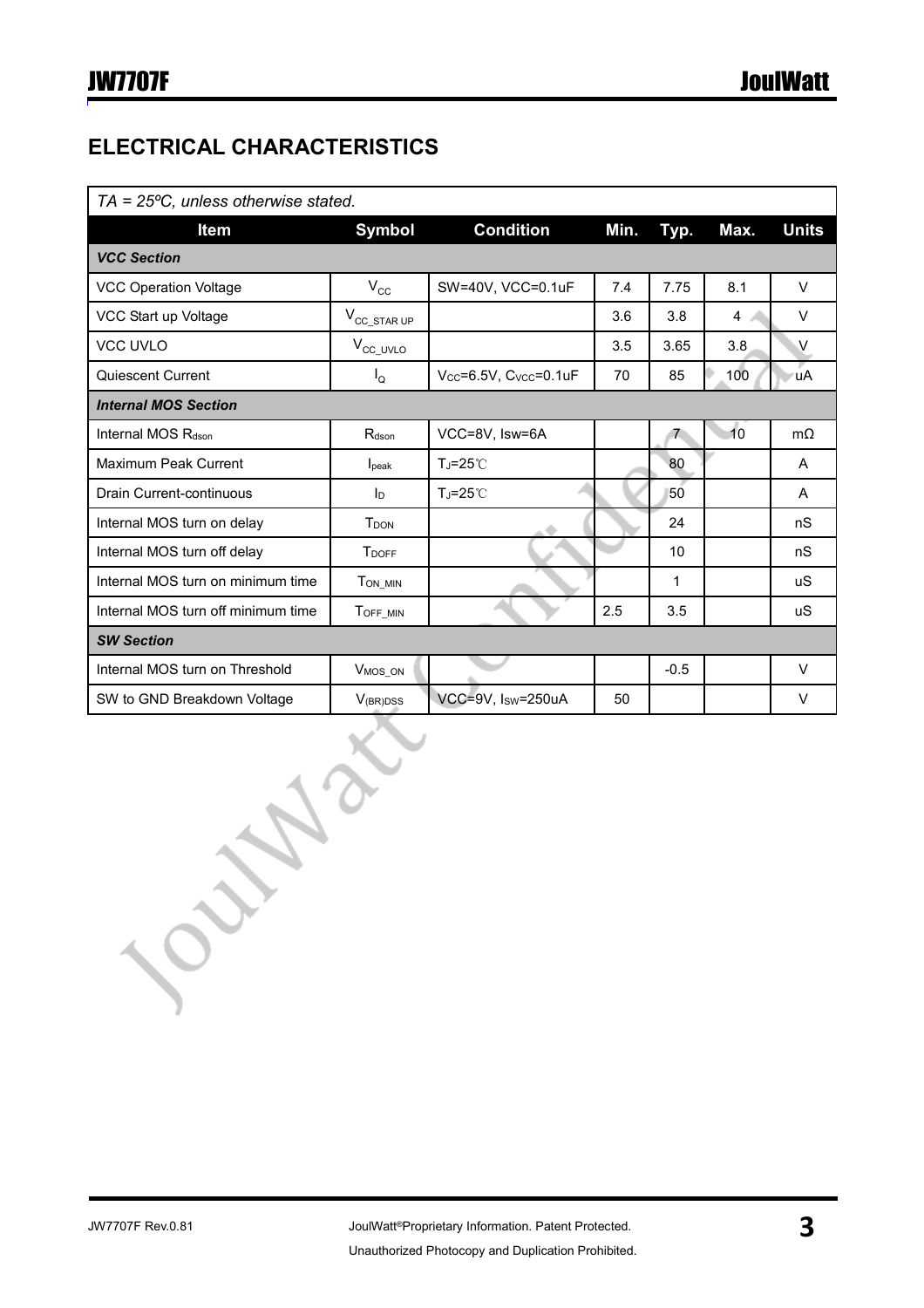# PIN DESCRIPTION

| Pin No.    | Name       | <b>Description</b>                                    |
|------------|------------|-------------------------------------------------------|
| 1, 2, 3    | <b>GND</b> | Ground                                                |
|            | <b>VCC</b> | Power supply, Bypass a capacitor between VCC and GND. |
| 5, 6, 7, 8 | SW         | Internal Power MOSFET Drain.                          |

# BLOCK DIAGRAM

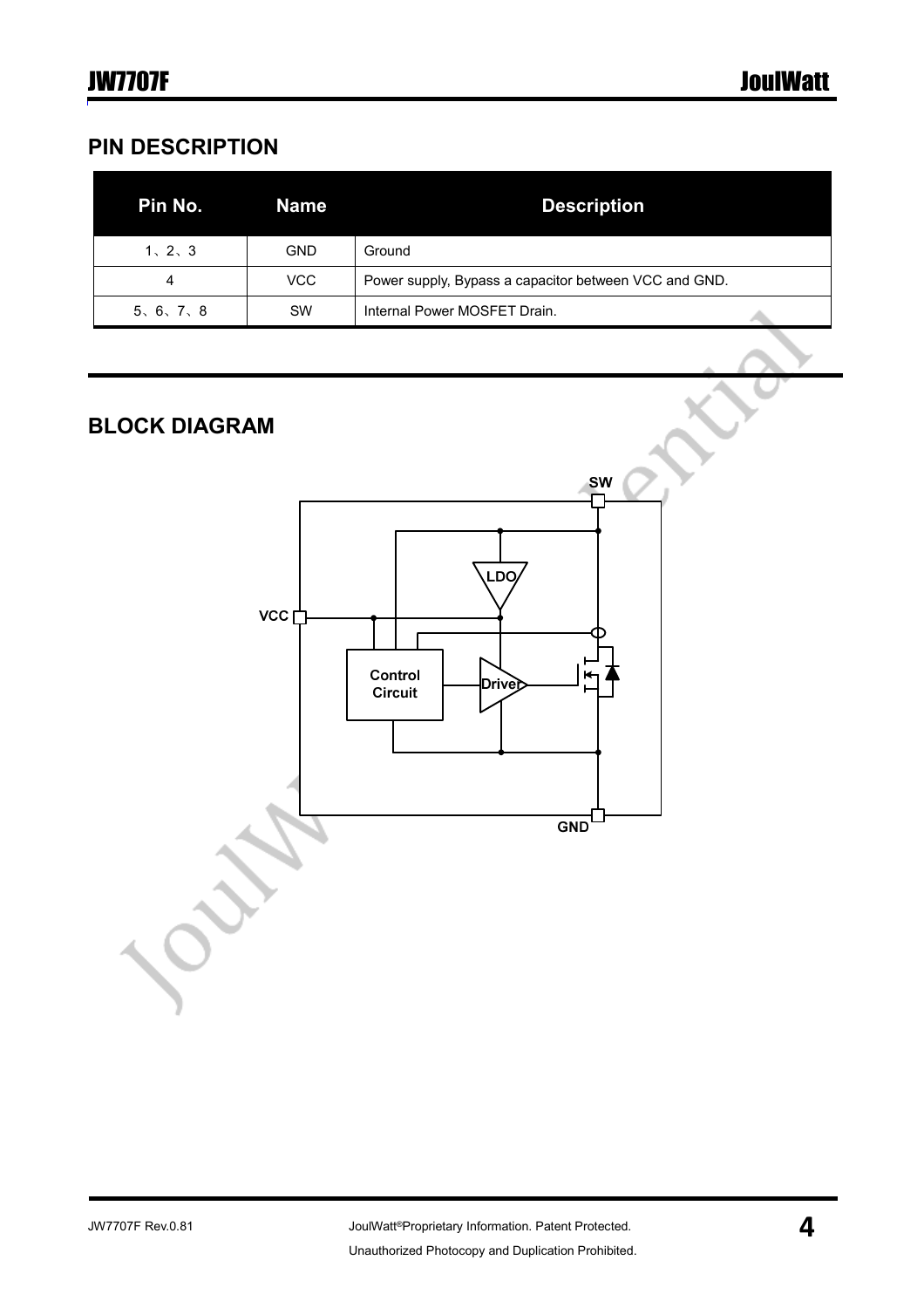# FUNCTIONAL DESCRIPTION

#### **Operation**

JW7707F is a synchronous rectifier, it can replace the Schottky to improve the efficiency in Flyback converters. It supports operation in DCM and Quasi-Resonant Flyback converters. It can power itself through the internal LDO during the turn-off period, a 0.1uF capacitor is needed between VCC and GND.

#### Turn-on Blanking Time

The control circuitry contains a blanking function. When the internal MOSFET is turned on, it at least last for some time, the turn on blanking time is about 500ns. During the turn on blanking period, the turn off threshold is not totally blanked, but changes the threshold current. This assures that the internal MOSFET can always be turned off even during the blanking period.

#### Under-Voltage Lockout (UVLO)

When the VCC is below UVLO threshold, the internal MOSFET is turned off and never turned on before the VCC exceeds the startup voltage.

#### Turn On Phase

The switch current first flows through the body diode of integrate MOSFET, which generates a negative V<sub>SW</sub>. When the V<sub>SW</sub> is higher than 0.7V and then  $V_{SW}$  is lower than  $V_{MOS}$ <sub>ON</sub>, it turns on the integrate MOSFET after 24ns delay.

#### Turn Off Phase

The JW7707F senses the current of the internal MOSFET I<sub>SW</sub>, before I<sub>SW</sub> is lower than Internal MOS turn off threshold, the driver voltage of the switch is pulled down to zero after 10ns delay.



#### **Startup**

During the startup period, when the VCC is lower than startup voltage, the internal MOSFET is turned off. The current flows though body diode until the VCC exceeds the startup voltage.

#### RC Snubber Circuit

In some applications (output short circuit protection), the inductor current may go into slight CCM condition. To avoid the voltage spike across the synchronous rectifier, we suggest RC snubber should be placed between SW and GND, and a resistor should be paralleled with VCC capacitor.

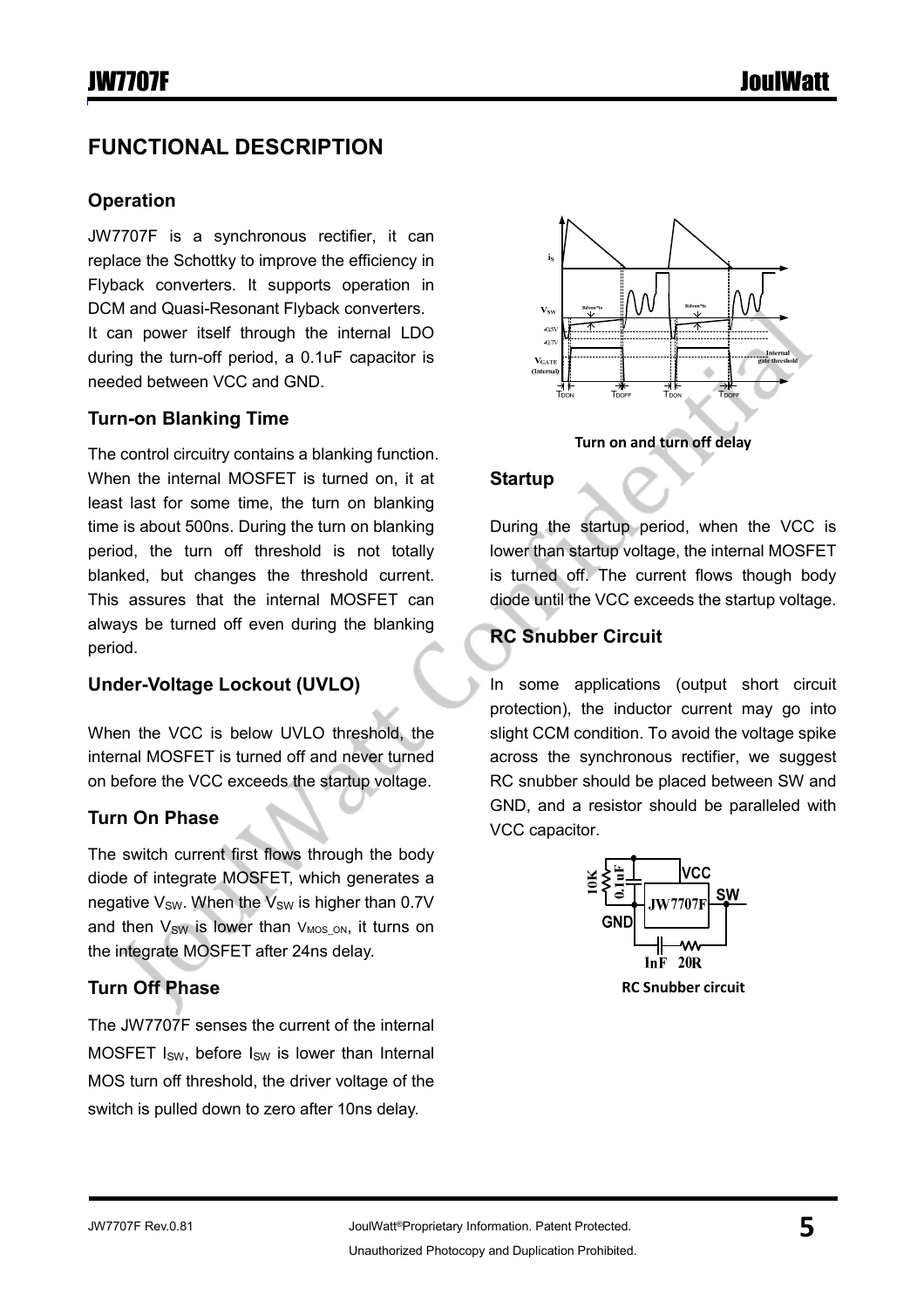#### PCB Layout Guidelines

- 1. The VCC pin must be locally bypassed with a capacitor.
- 2. The distance between GND and SW should be more than 1mm in case of too much coupled noise.
- 3. The EUT, a 5V/2A adaptor<sup>4)</sup>, can pass  $\pm$ 25KV air discharging test by following with the recommended layout .



#### The recommended layout

### Package and Bag Caution

1. JW7707F is Moisture-Sensitive Devices and its MSL<sup>5)</sup> (Moisture-Sensitive Level) is level-3.

- 2. Calculated shelf life in sealed bag is 12 months at <40 ℃ and <90%RH(Relative Humidity).
- 3. Peak package body temperature<sup>5)</sup> is 260 °C.
- 4. After bag is opened, devices that will be subjected to reflow solder or other high temperature process must
	- a) Mounted within 168 hours of factory at the condition ≤30℃/60%RH.
	- b) Stored at <10%RH.
- 5. Devices require bake before mounting if Humidity Indicator Car(HIC) is >10%RH when read at  $23\pm5^{\circ}$ C.
- 6. If baking is required, devices may be baked for 48 hours at 125  $\pm$  5 ℃ . If device containers cannot be subjected to high temperature for shorter bake times are desired, reference IPC/JEDEC J-STD-033 for bake procedure.

#### Note:

- 4) ESD pass criterion is  $\pm$ 15KV air discharging according to IEC61000-4-2. And the test equipment is TESEQ NSG 438.
- 5) Level and body temperature defined by IPC/JEDEC J-STD-020.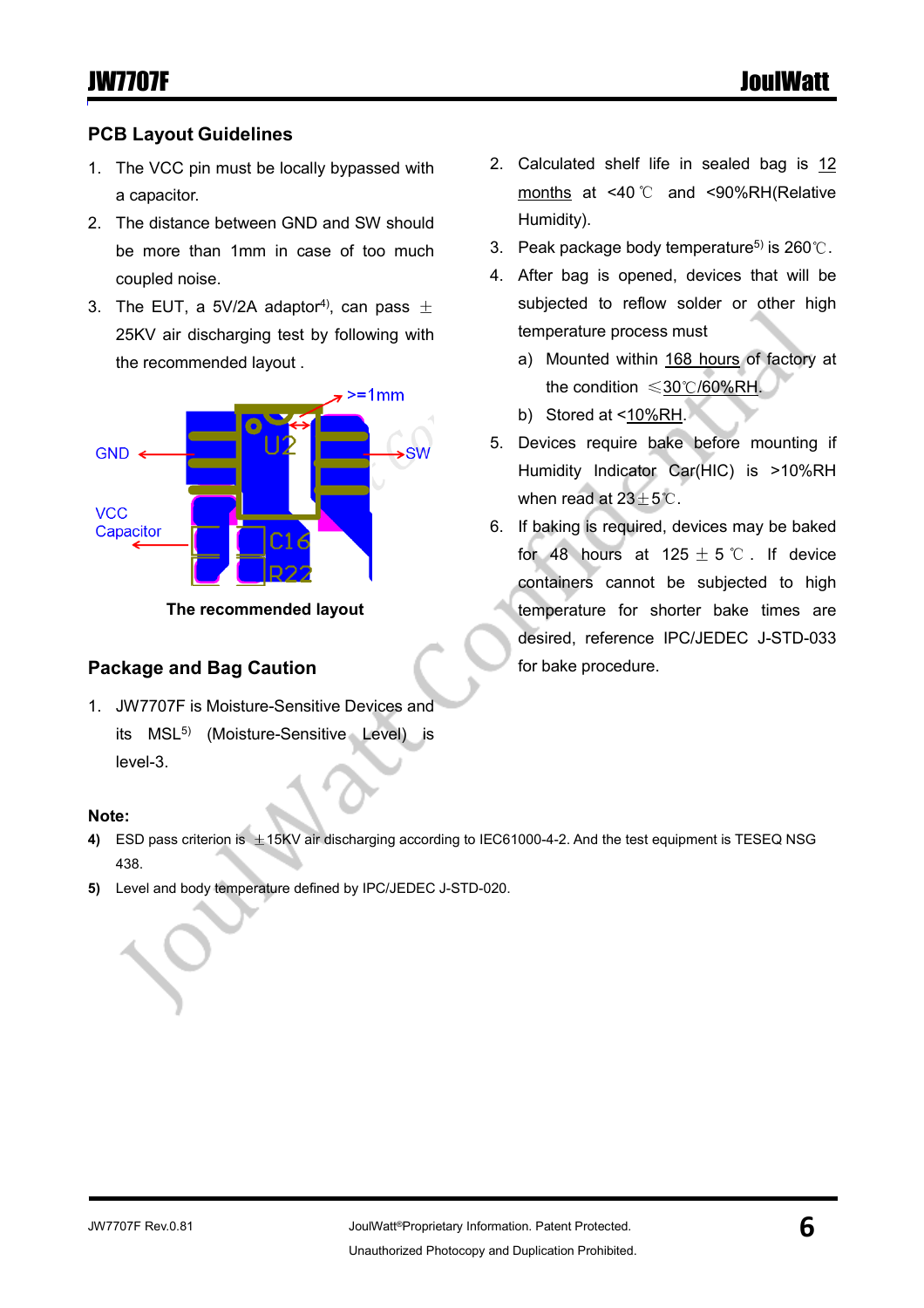# PACKAGE OUTLINE